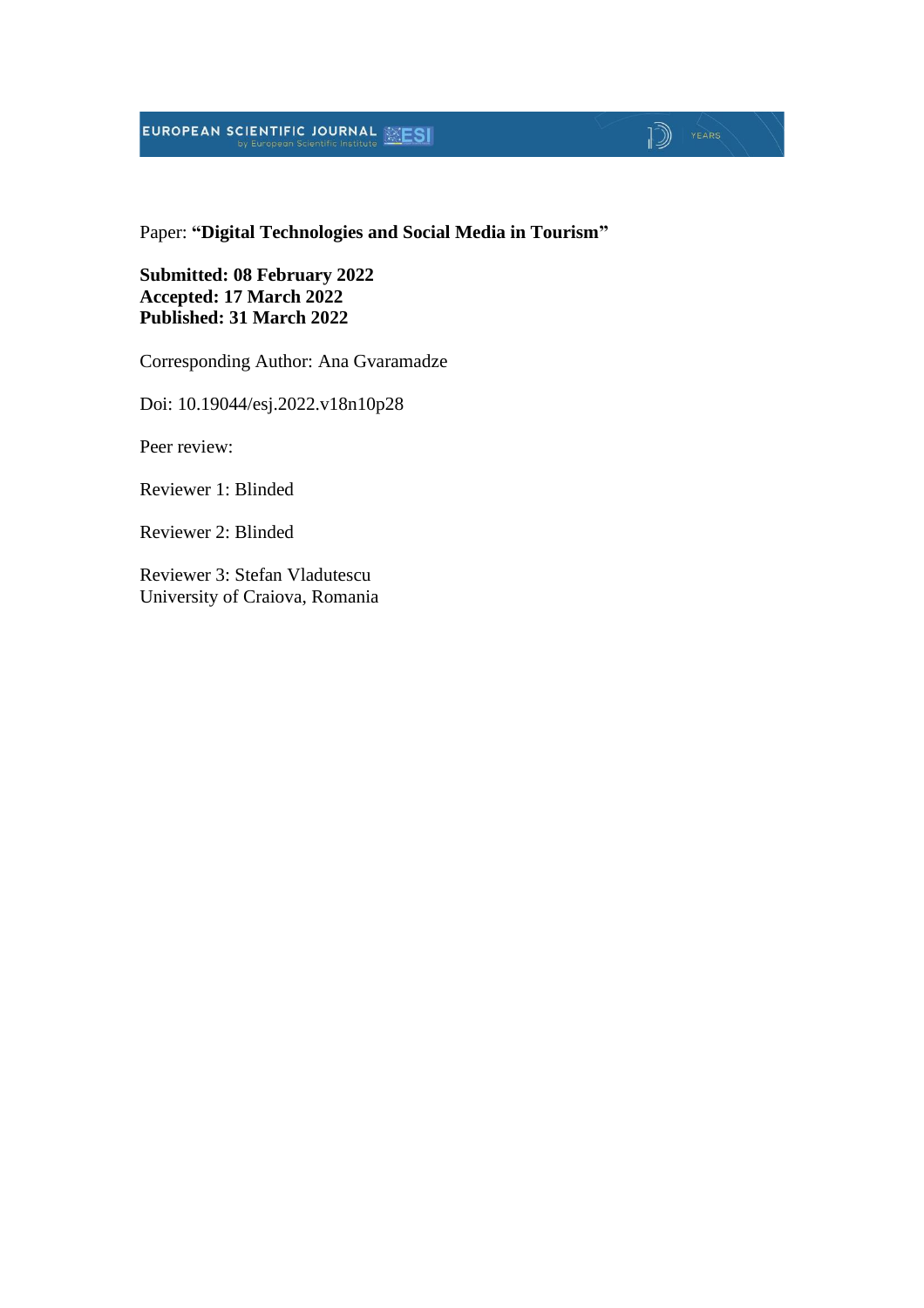You agree your name is revealed to the author of the paper:

**\***

As part of the Open Review, you can choose to reveal your name to the author of the paper as well as to authorize ESJ to post your name in the review history of the paper. You can also choose to make the review report available on the ESJ`s website. However, ESJ encourages its reviewers to support the Open Review concept.

- $^{\circledcirc}$  Yes
- $\overline{\circ}$  No

You approve, your name as a reviewer of this paper, is available in the "review history" of the paper:

- **\***
- $\circ$  Yes
- $\circ$  No

You approve, this review report is available in the "review history" of the paper:

- **\***
- $^{\circledcirc}$  Yes
- $\overline{\circ}$  No

#### **The TITLE is clear and it is adequate to the content of the article.**

**\***

*(Please insert your comments)*

| The title is clear and it is<br>adequate to the content of the paper. |  |
|-----------------------------------------------------------------------|--|
|                                                                       |  |
|                                                                       |  |

#### **The ABSTRACT clearly presents objects, methods, and results.**

**\***

(Please insert your comments)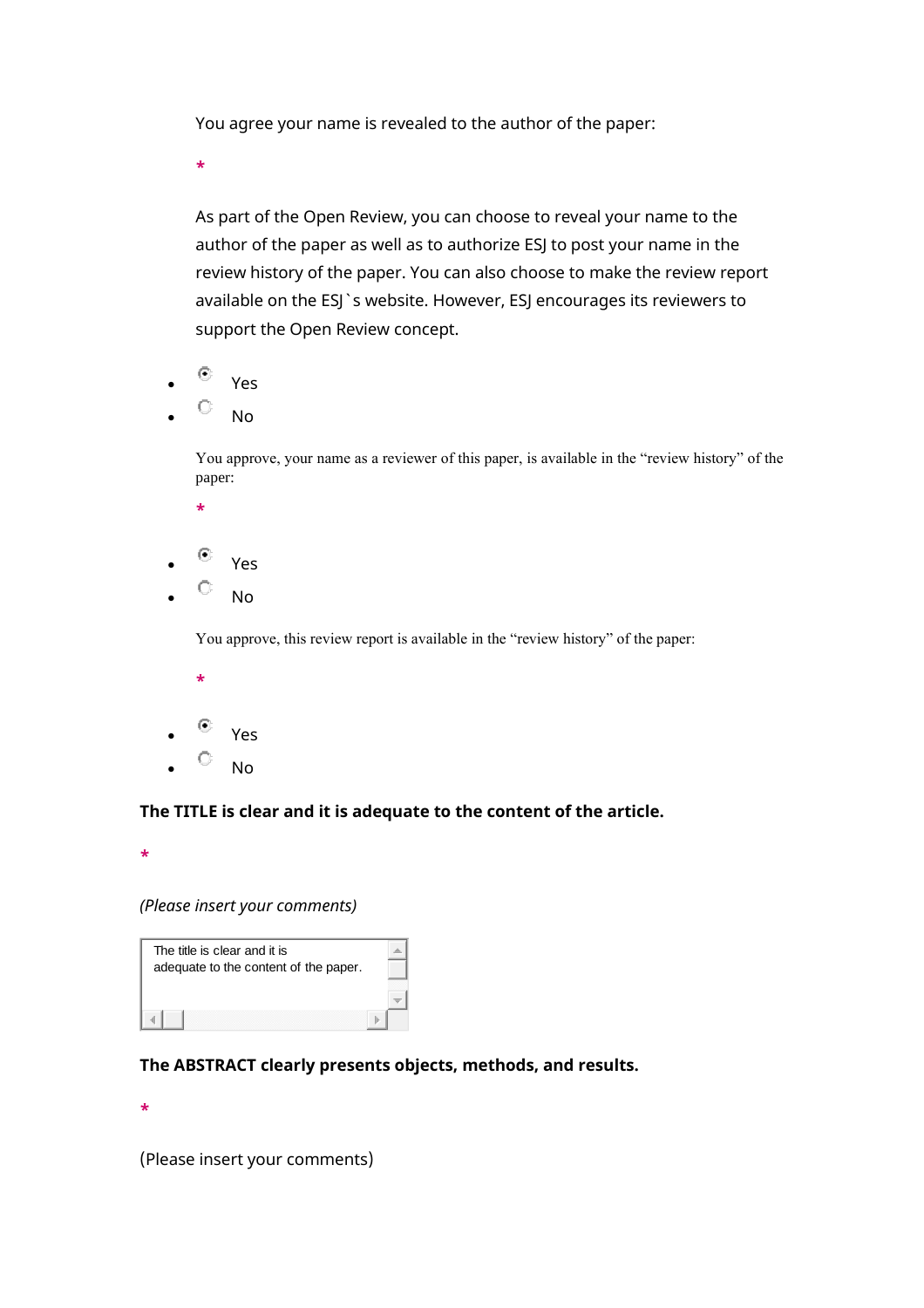| The abstract                           |  |
|----------------------------------------|--|
| presents objects, methods and results. |  |
|                                        |  |
|                                        |  |
|                                        |  |

## **There are a few grammatical errors and spelling mistakes in this article.**

(Please insert your comments)



#### **The study METHODS are explained clearly.**

**\***

(Please insert your comments)



#### **The body of the paper is clear and does not contain errors.**

**\***

(Please insert your comments)



**The CONCLUSION or summary is accurate and supported by the content.**

**\***

(Please insert your comments)

| The conclusions are accurate and |  |
|----------------------------------|--|
| supported by the content.        |  |
|                                  |  |
|                                  |  |
|                                  |  |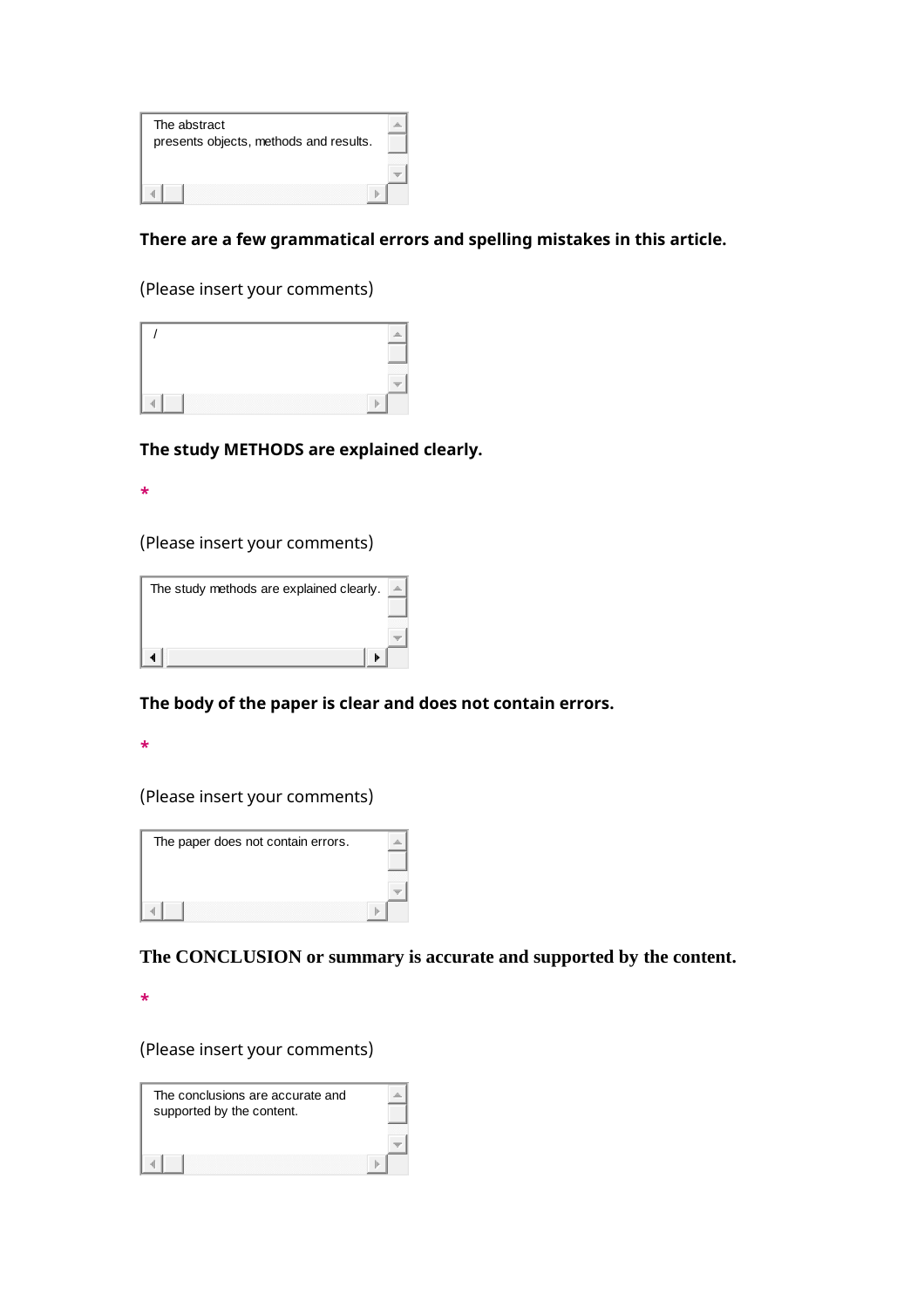## **The list of REFERENCES is comprehensive and appropriate.**

**\***

Each in-text citation has to be included in the list of references and vice versa.

(Please insert your comments)

This manuscript does not include in the literature review some interesting contribution in the field

Živković, R., Gajić, J., & Brdar, I. (2014). The impact of social media on tourism. Singidunum Journal of Applied Sciences, 758-761.

Kaur, G. (2017). The importance of digital marketing in the tourism industry. International Journal of Research-Granthaalayah, 5(6), 72-77.

Dinis, M. G., Bonixe, L., Lamy, S., & Breda, Z. (Eds.). (2021). Impact of New Media in Tourism. IGI Global.

#### *Please rate the TITLE of this paper.*

[Poor] **1-5** [Excellent]

- **\***
- $\circ$  1
- $\bullet$   $\circ$  2
- $\cdot$   $\circ$  3
- 
- $^{\circ}$  4
- $\circ$  5

#### *Please rate the ABSTRACT of this paper.*

[Poor] **1-5** [Excellent]

- **\***  $\circ$  1  $\bullet$   $\circ$  2
- $\bullet$   $\circ$  3
- $\circ$  4
- $\circ$  5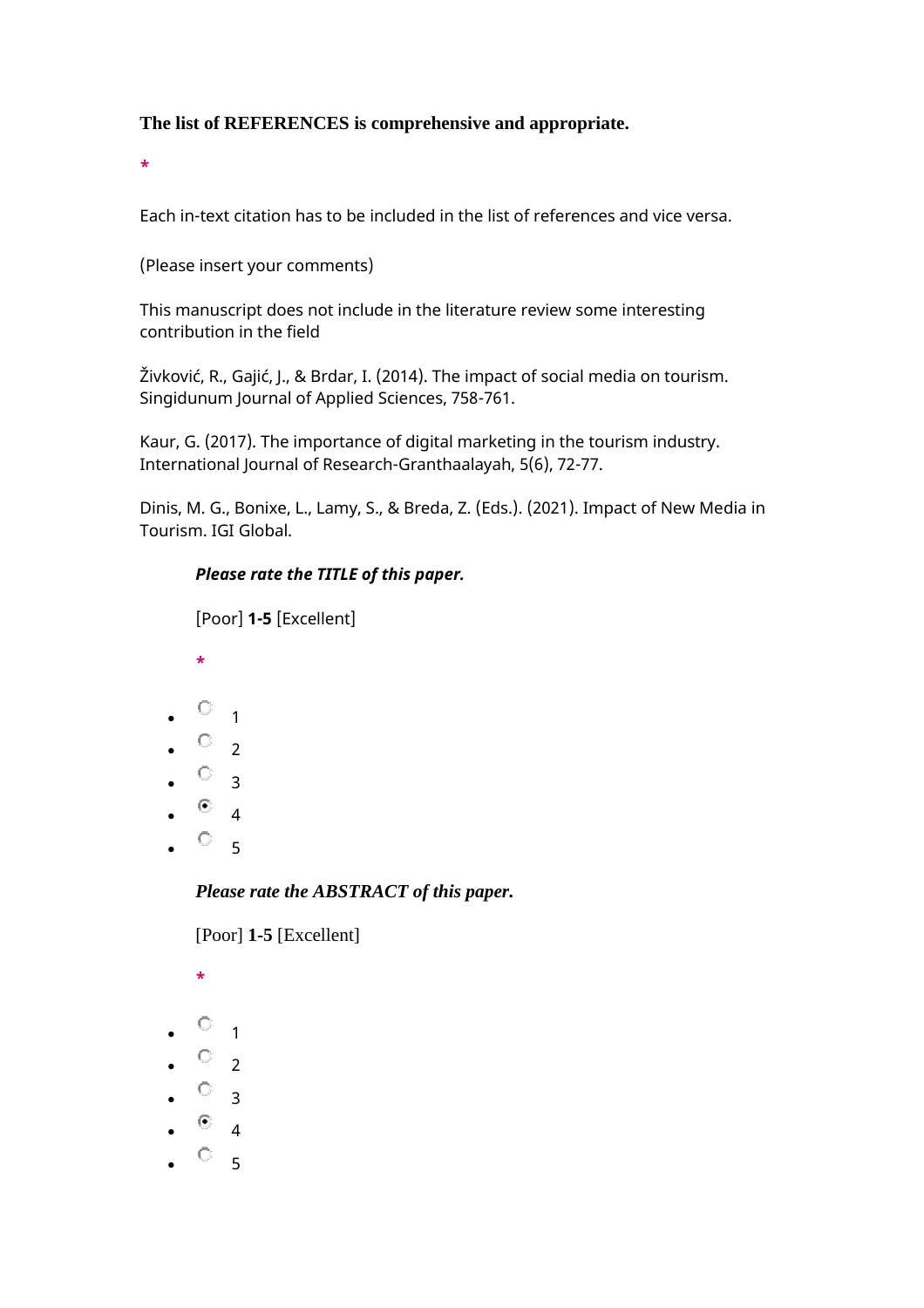[Poor] **1-5** [Excellent]

**\***

- $\bullet$   $\circ$   $\bullet$  1
- $\circ$  2
- $\circ$  3
- $\circ$  4
- $\circ$  5
- 

# *Please rate the METHODS of this paper.*

[Poor] **1-5** [Excellent]

- **\***
- $\bullet$   $\circ$   $\bullet$
- $\circ$  2
- $\cdot$   $\circ$  3
- $\bullet$  4
- $\circ$   $_{5}$

# *Please rate the BODY of this paper.*

[Poor] **1-5** [Excellent]

**\***

- $\bullet$  0 1
- $\circ$  2
- $\circ$  3
- $\bullet$  4
- $\circ$  5

*Please rate the CONCLUSION of this paper.*

[Poor] **1-5** [Excellent]

**\***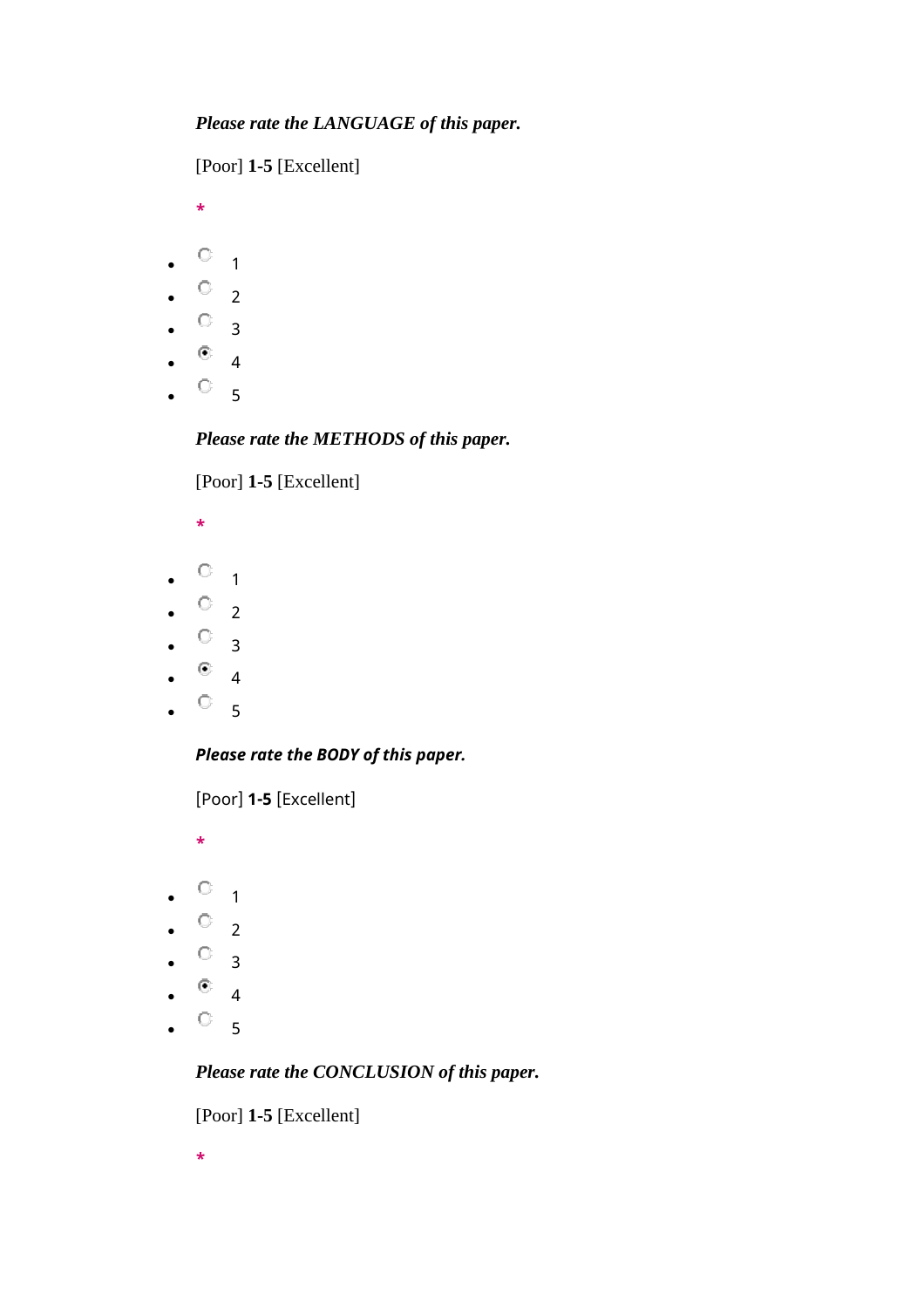- $\circ$   $_1$
- $\circ$  2
- $\circ$  3
- 
- $\bullet$  4
- $\circ$  5

# *Please rate the REFERENCES of this paper.*

[Poor] **1-5** [Excellent]

**\***

- $\circ$  1
- $\bullet$  2
- $\circ$  3
- 
- $\circ$  4
- $\circ$  5

# **Overall Recommendation!!!**

- **\***
- $\circledcirc$  Accepted, no revision needed
- $\bullet$  Accepted, minor revision needed
- $\bullet$  Return for major revision and resubmission
- $\circ$  Reject

# **Comments and Suggestions to the Author(s):**

Review to ESJ ID 15124-Article Text-43842-1-4-20220208 manuscript

# 1. Positive aspects

ESJ ID 15124-Article Text-43842-1-4-20220208 manuscript is located as topic in the area of interest of ESJ.

Judging positively, this manuscript has a interesting research idea. The title is clear and it is adequate to the content of the paper. The abstract presents objects, methods and results. The study methods are explained clearly. The conclusions are accurate and supported by the content.

2. Negative aspects

2.1. This manuscript does not include in the literature review some interesting contribution in the field